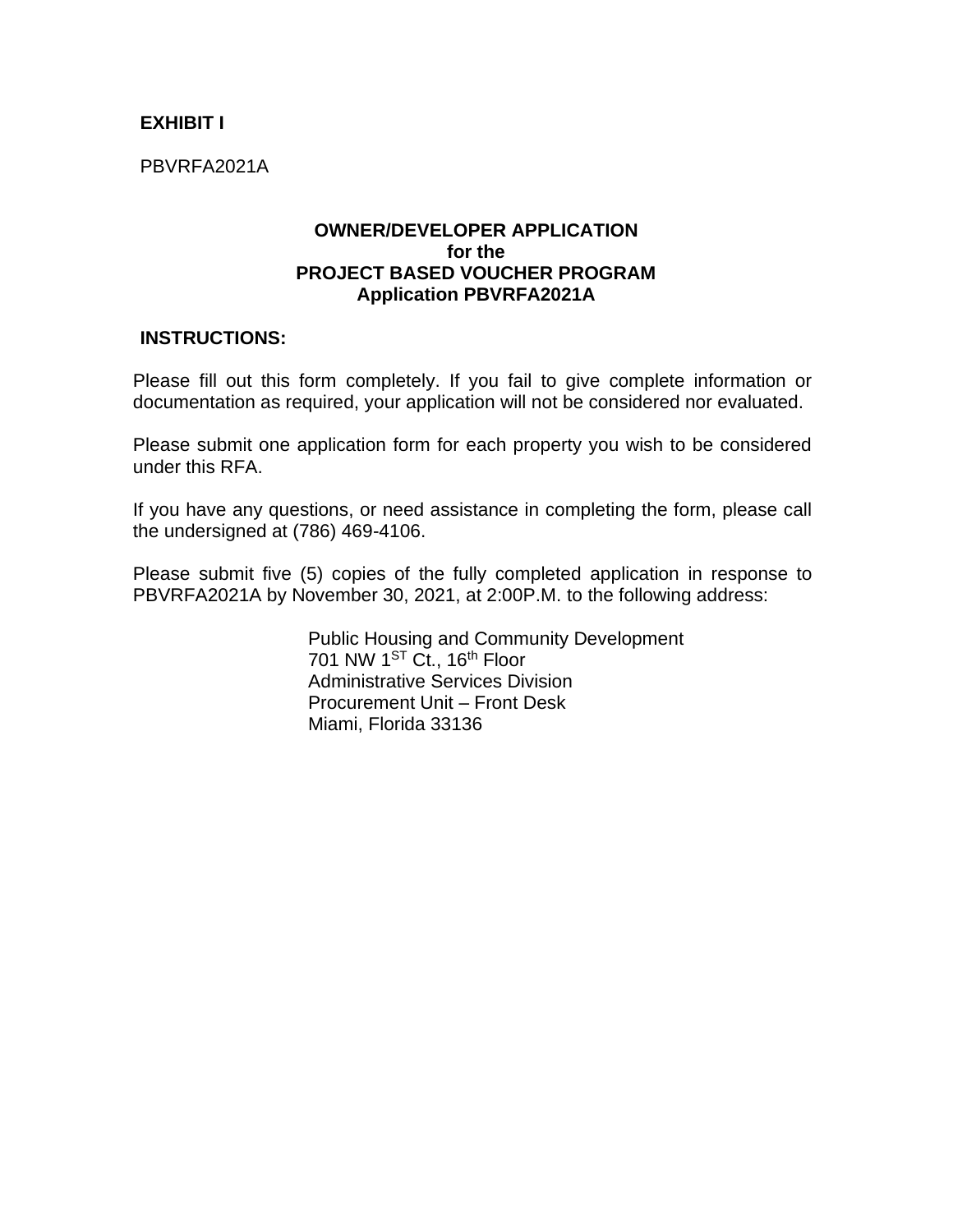



**Project Name: \_\_\_\_\_\_\_\_\_\_\_\_\_\_\_\_\_\_\_\_\_\_\_\_\_\_\_\_\_\_**

Date of Application: **Date of Application:** 

# **A. CATEGORY OF APPLICANT**

Please select one category for each application submitted:

\_\_\_\_\_\_\_ Category 1: Elderly (62 and over) low-income qualified families within the zip code area of 33054-Opa-Locka Community. PHCD will provide up to 200 project-based vouchers in this area. Project must be based on new units to be constructed.

\_\_\_\_\_\_\_ Category 2: Elderly (62 and over) and/or non-elderly low-income qualified families within the zip code area of 33169-Miami Gardens Community. Projects must be for elderly (62 and over) or non-elderly families and be for new units to be constructed. PHCD will provide project-based vouchers for up to 200 units.

## **B. IDENTITY OF APPLICANT**

1. Name and Address of Applicant:

| Name                  |              |          |  |
|-----------------------|--------------|----------|--|
| <b>Street Address</b> |              |          |  |
| City                  | <b>State</b> | Zip Code |  |
| Telephone:            |              |          |  |

E-Mail:  $\blacksquare$ 

Please include the contact information for additional authorized individuals as an attachment to this application.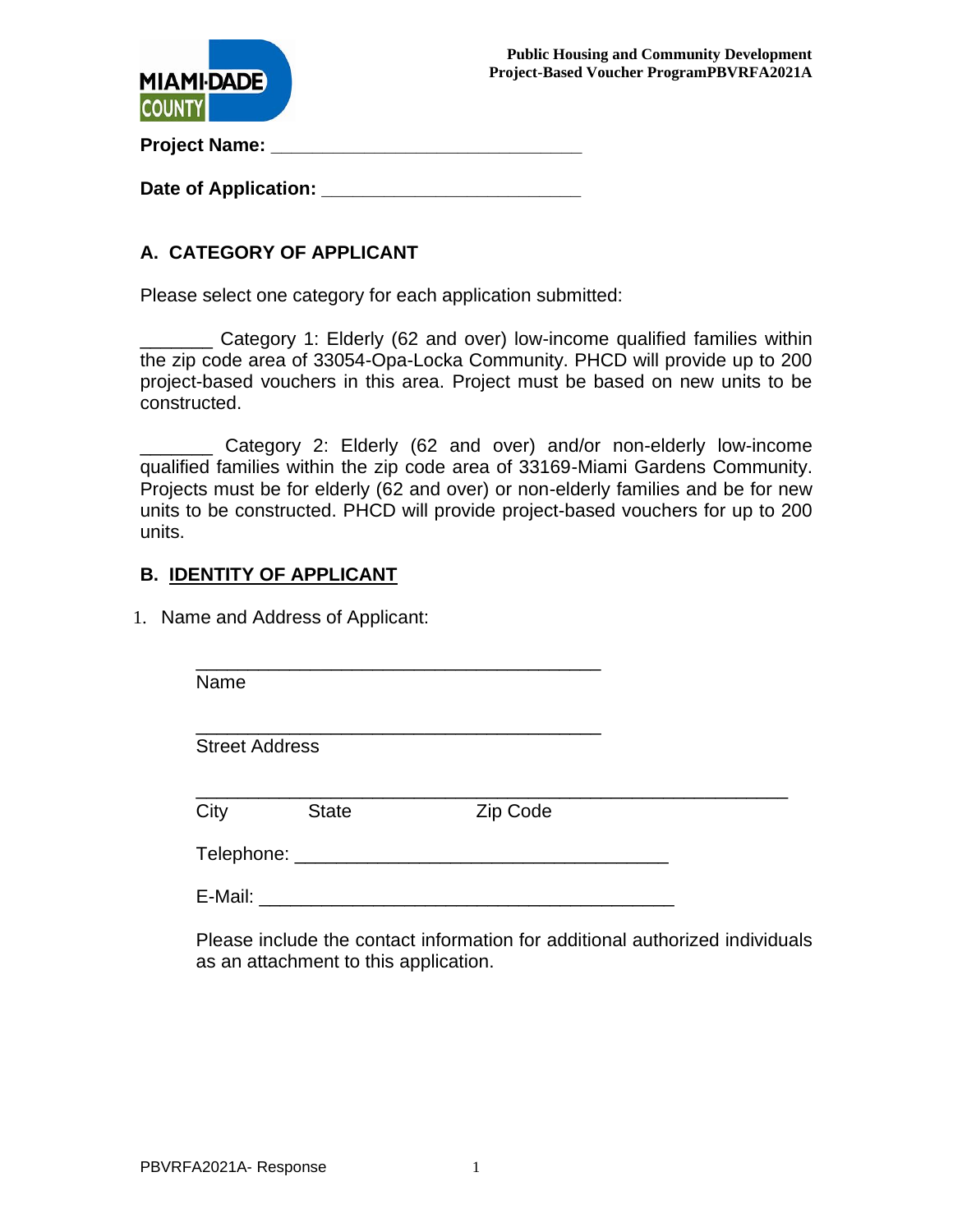

2. Name and Address of owner of property, if different from above: Note: Property must be located within the target area to be considered for this application.

|    | Name                                      |                                 |                                                                           |
|----|-------------------------------------------|---------------------------------|---------------------------------------------------------------------------|
|    |                                           |                                 |                                                                           |
|    | <b>Street Address</b>                     |                                 |                                                                           |
|    | City                                      | <b>State</b>                    | Zip Code                                                                  |
|    | Home Phone                                |                                 | Work/Message Phone                                                        |
| C. | DESCRIPTION OF PROPERTY                   |                                 |                                                                           |
|    | 1. Address of Property to be constructed: |                                 |                                                                           |
|    | <b>Street Address</b>                     |                                 |                                                                           |
|    | City                                      | <b>State</b>                    | Zip Code                                                                  |
|    | No. of Stories                            |                                 |                                                                           |
|    | Elevator? ___ Yes ___ No                  |                                 |                                                                           |
|    | construct:                                |                                 | Complete the following for the building in which the units you propose to |
|    | Size of<br><b>Units</b>                   | <b>Total Number</b><br>of Units |                                                                           |

Studio 0 Bdrm 1 Bdrm \_\_\_\_\_\_\_\_\_\_\_ 2 Bdrm \_\_\_\_\_\_\_\_\_\_\_ 3 Bdrm \_\_\_\_\_\_\_\_\_\_\_ 4 Bdrm \_\_\_\_\_\_\_\_\_\_\_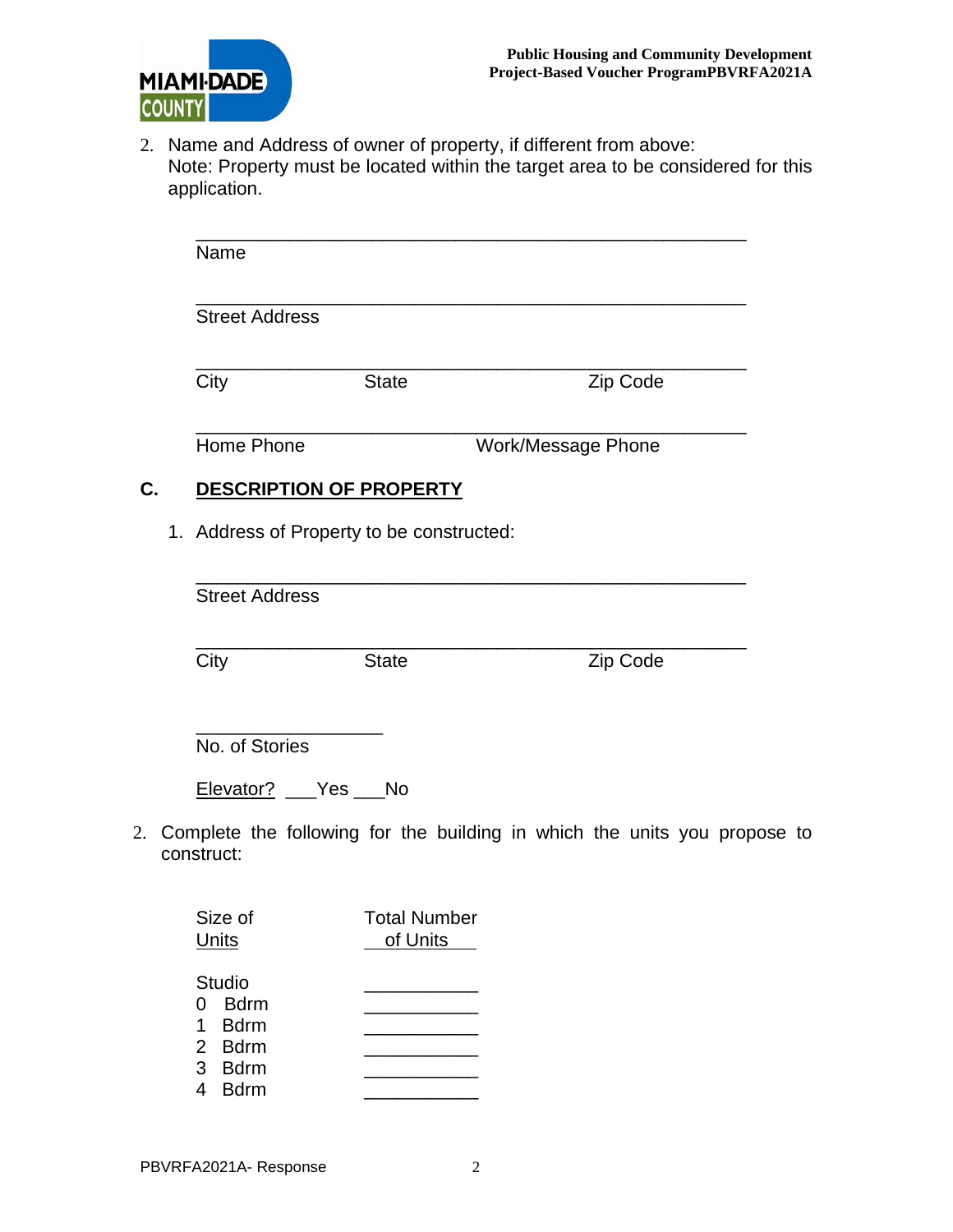

3. Please indicate the number of units and bedroom size for which subsidies are being sought.

| Size of<br>Units |              | <b>Total Number</b><br>of Units |  |
|------------------|--------------|---------------------------------|--|
|                  | Studio       |                                 |  |
|                  | 1 Bdrm       |                                 |  |
|                  | 1 Bdrm       |                                 |  |
|                  | 2 Bdrm       |                                 |  |
|                  | 3 Bdrm       |                                 |  |
| 4                | <b>B</b> drm |                                 |  |

4. Please indicate the requested rents for each bedroom size for which subsidies are being sought.

| Size of<br>Units |             | <b>Requested Initial</b><br>Rents |
|------------------|-------------|-----------------------------------|
|                  | Studio      |                                   |
|                  | 2 Bdrm      | \$                                |
|                  | 1 Bdrm      | \$                                |
|                  | 2 Bdrm      |                                   |
| 3                | Bdrm        | S                                 |
|                  | <b>Bdrm</b> |                                   |

4. Are there any non-residential units (e.g., commercial office space) in this property that you propose to construct? \_\_\_\_\_\_\_Yes \_\_\_\_\_\_No

If yes, describe:

5. Which utilities will be paid for by the tenant directly? (Check any which apply)

\_\_\_\_\_\_\_\_\_\_\_\_\_\_\_\_\_\_\_\_\_\_\_\_\_\_\_\_\_\_\_\_\_\_\_\_\_\_\_\_\_\_\_\_\_\_\_\_\_\_\_\_\_\_\_\_\_\_\_\_\_\_ \_\_\_\_\_\_\_\_\_\_\_\_\_\_\_\_\_\_\_\_\_\_\_\_\_\_\_\_\_\_\_\_\_\_\_\_\_\_\_\_\_\_\_\_\_\_\_\_\_\_\_\_\_\_\_\_\_\_\_\_\_\_ \_\_\_\_\_\_\_\_\_\_\_\_\_\_\_\_\_\_\_\_\_\_\_\_\_\_\_\_\_\_\_\_\_\_\_\_\_\_\_\_\_\_\_\_\_\_\_\_\_\_\_\_\_\_\_\_\_\_\_\_\_\_

| Electricity      |  |
|------------------|--|
| Water            |  |
| Sewer            |  |
| Gas              |  |
| Garbage          |  |
| <b>Hot Water</b> |  |
|                  |  |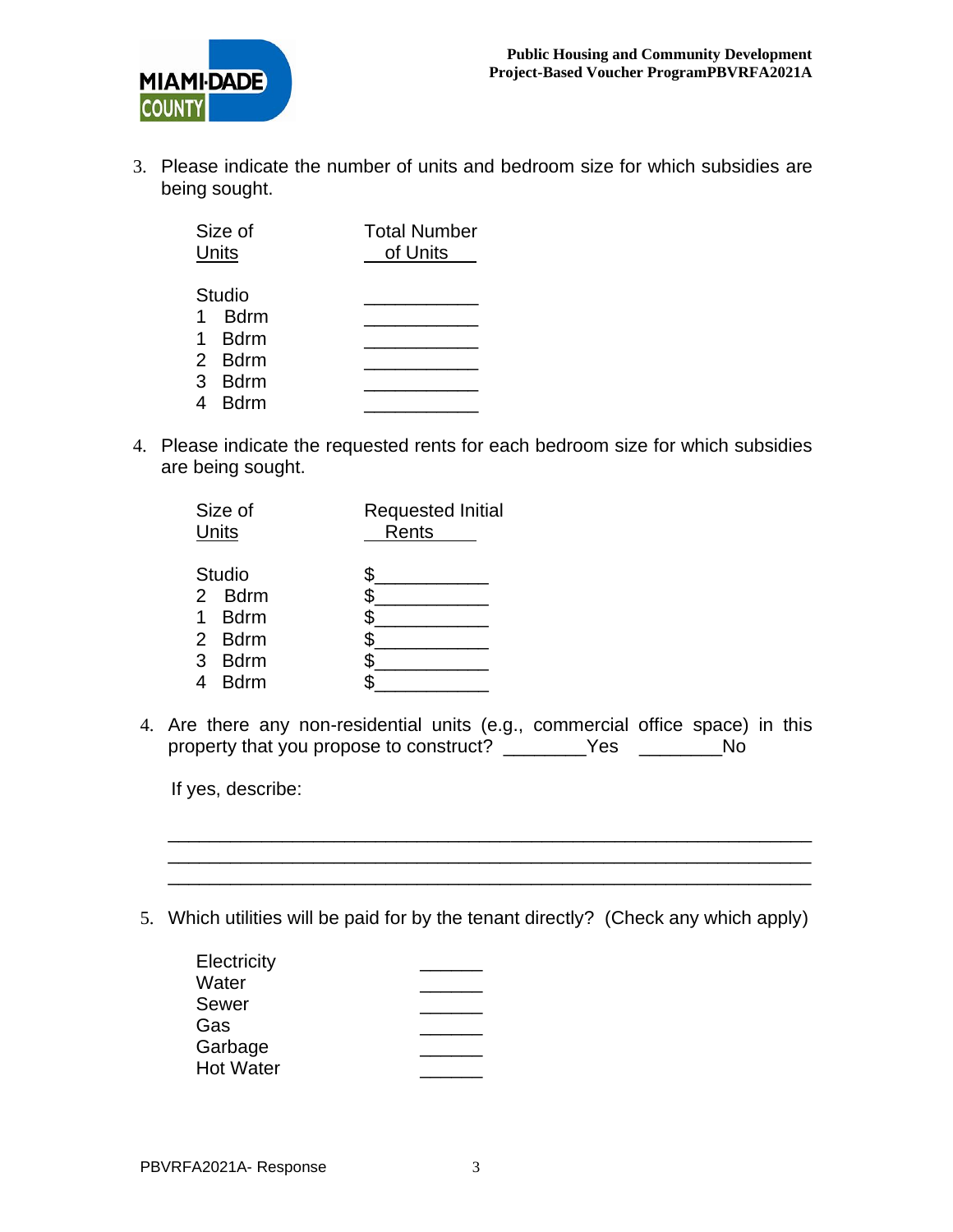

6. Which utilities will be paid by the owner? (Check any which apply)

| Electricity      |  |
|------------------|--|
| Water            |  |
| Sewer            |  |
| Gas              |  |
| Garbage          |  |
| <b>Hot Water</b> |  |

7. For the utilities paid by the tenant, fill in "G" for Gas or "E" for Electric below:

| Heating | Cooking | <b>Hot Water Heating</b> |  |
|---------|---------|--------------------------|--|
|---------|---------|--------------------------|--|

8. Which appliances will be provided by the owner? (Check any which apply)

Stove Refrigerator

9. Are there any charges in additional to the rent to owner? [ ] Yes, [ ] No If yes, please describe the cost and the estimated monthly charges.

| Description of Charge | <b>Estimated Monthly Charges</b> |
|-----------------------|----------------------------------|
|                       |                                  |
|                       |                                  |

10. List the distance (in blocks or miles) from this property to the nearest:

List the distance (in blocks or miles) from this property to the nearest:  $\sqrt{2}$ Supermarket

| <b>Shopping District</b> |  |
|--------------------------|--|
| Public Transportation    |  |
| Hospital                 |  |
|                          |  |

9. (a) How many and what percent of units in the project will comply with Section 504 of the Rehabilitation Act of 1973 and have accessibility features (i.e. ADA compliant)?

\_\_\_\_\_\_\_ Number of Accessible Units \_\_\_\_\_\_\_\_\_ Percent of total Project Units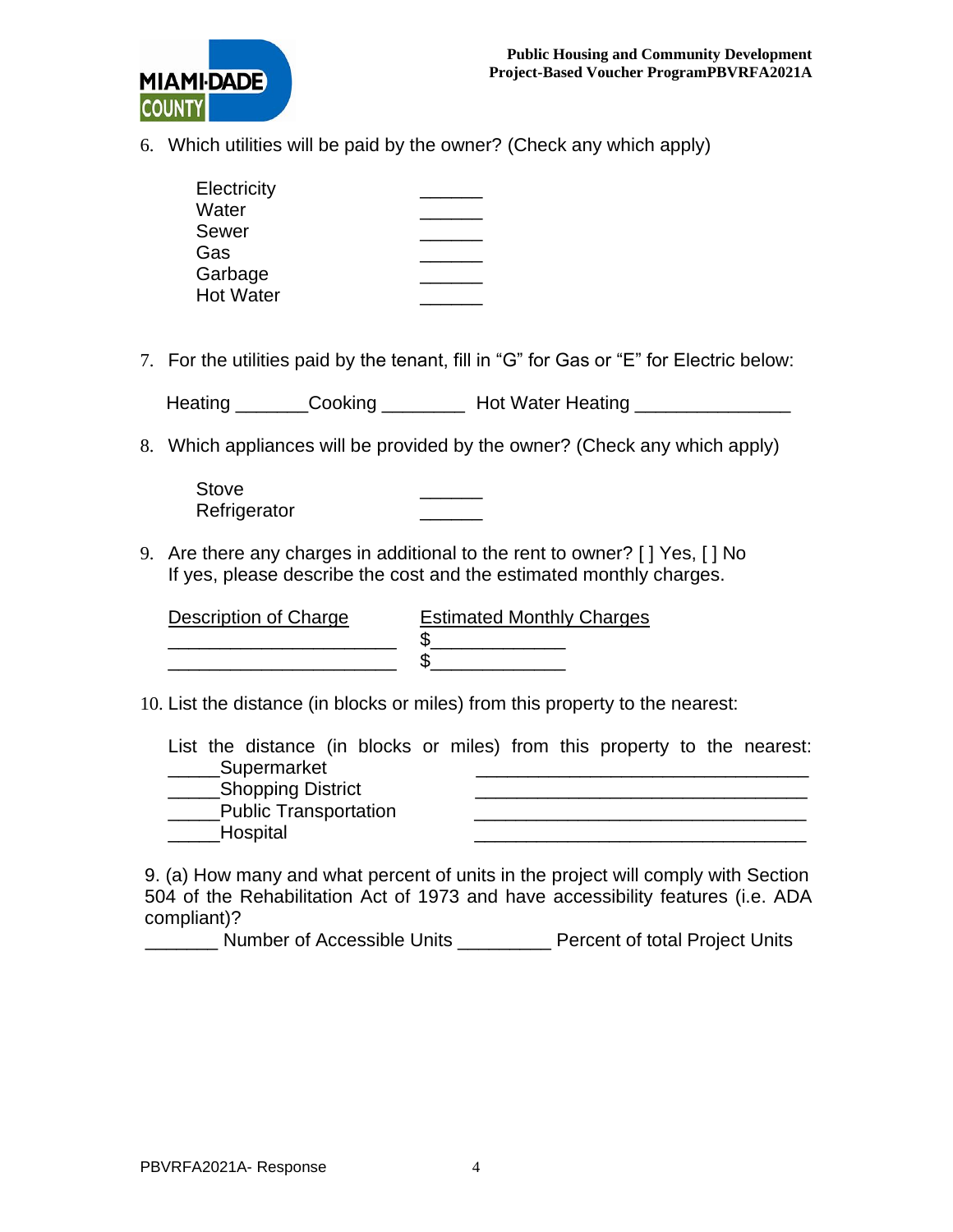

# **D. NEW CONSTRUCTION DEVELOPER EXPERIENCE**

List all residential new construction projects completed by you within the past five years **(use additional sheets as necessary):**

| Total Project cost: _____________________ |                                                                                                                         |  |  |
|-------------------------------------------|-------------------------------------------------------------------------------------------------------------------------|--|--|
| Financing:                                | Source 1: ________________                                                                                              |  |  |
|                                           | Amount 1: ___________________                                                                                           |  |  |
| Source 2:                                 |                                                                                                                         |  |  |
| Amount 2:                                 |                                                                                                                         |  |  |
| Date Financing Closed:                    | <u> 1980 - Jan Samuel Barbara, margaret e</u> n 1980 eta 1980 eta 1980 eta 1980 eta 1980 eta 1980 eta 1980 eta 1980 eta |  |  |
| <b>Contractor's Name:</b>                 |                                                                                                                         |  |  |
|                                           |                                                                                                                         |  |  |

Provide a description with relevant background information on the principals of the development team inclusive of identification of legal counsel, architect, financing staff.

#### **E. FINANCIAL INFORMATION and PROJECT READINESS** *(No maximum in number of pages)*

- 1. Provide Sources and Uses Sheet
- 2. Provide for operating pro-forma for at least 20 years.
- 3. Provide evidence of Site control
- 4. Provide evidence of firm commitment of financing for the project.

Provide other evidence of project readiness, e.g. administrative site plan review, general contractor's agreement, requisite zoning.

5. Substantive Design information. Please include the working drawings, images, and floor plan specifications by bedroom size. Unit and neighborhood amenities